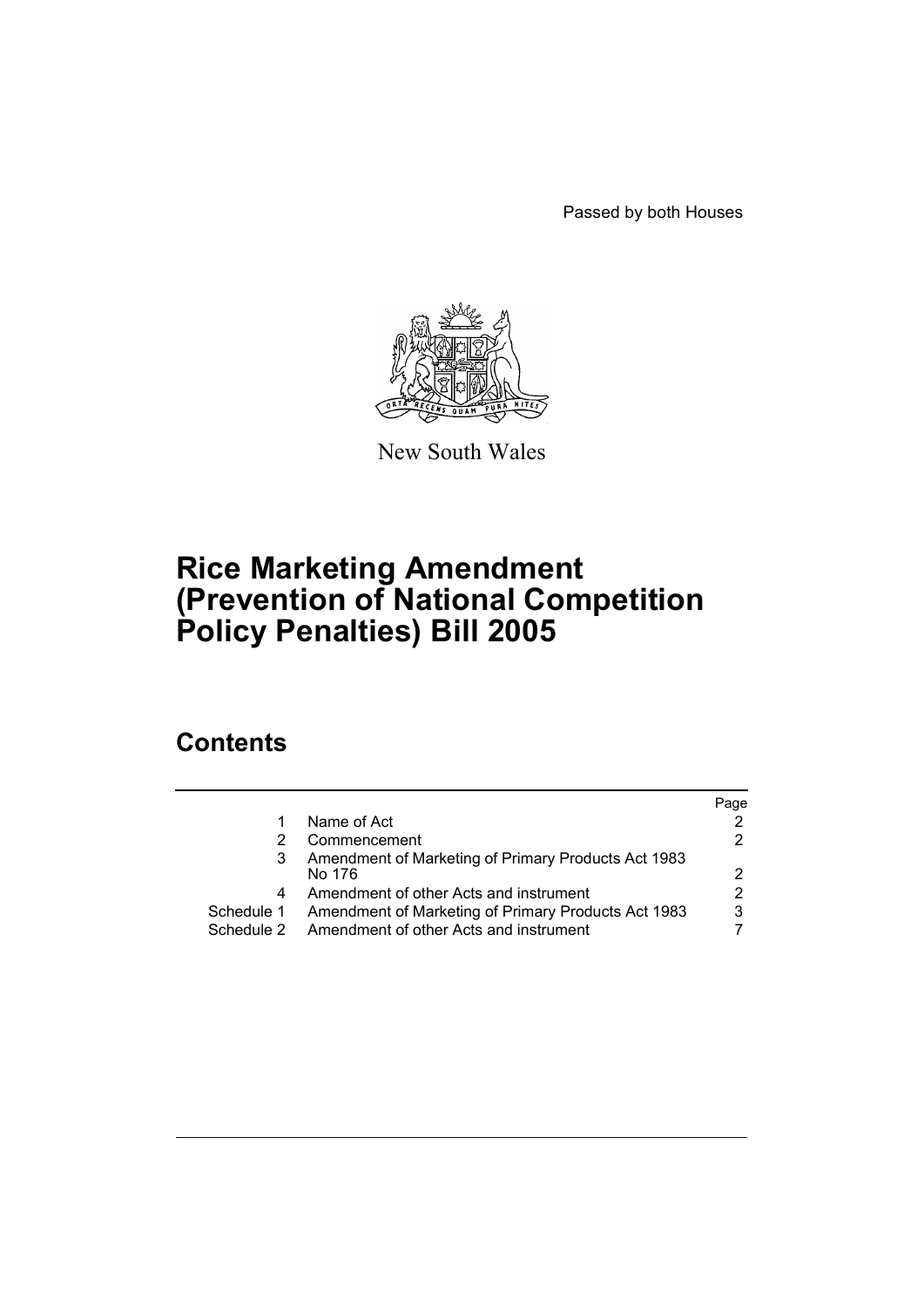*I certify that this PUBLIC BILL, which originated in the LEGISLATIVE ASSEMBLY, has finally passed the LEGISLATIVE COUNCIL and the LEGISLATIVE ASSEMBLY of NEW SOUTH WALES.*

> *Clerk of the Legislative Assembly. Legislative Assembly, Sydney, , 2005*



New South Wales

# **Rice Marketing Amendment (Prevention of National Competition Policy Penalties) Bill 2005**

Act No , 2005

An Act to amend the *Marketing of Primary Products Act 1983* with respect to the marketing of rice; and for other purposes.

*I have examined this Bill, and find it to correspond in all respects with the Bill as finally passed by both Houses.*

*Chairman of Committees of the Legislative Assembly.*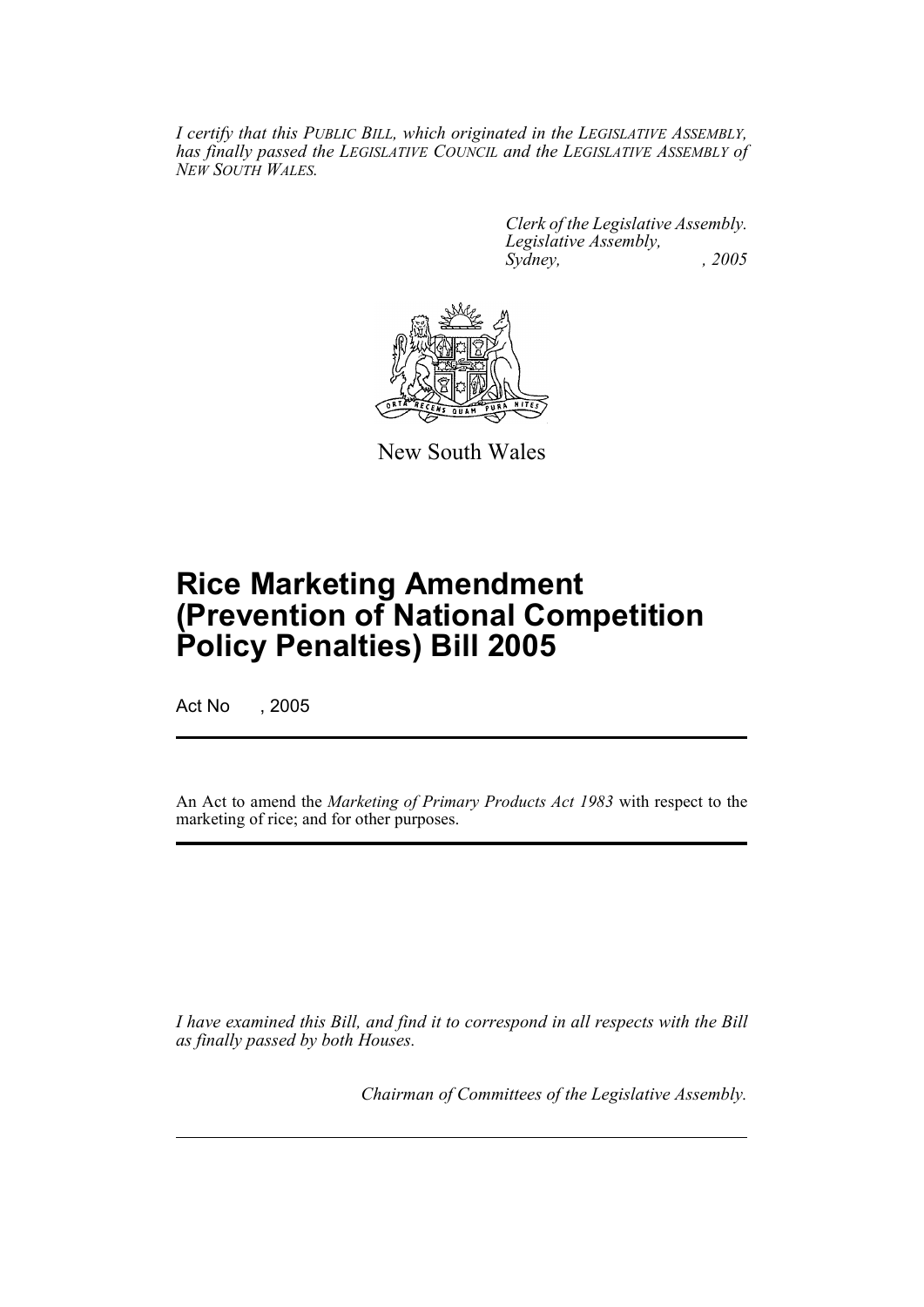#### **The Legislature of New South Wales enacts:**

#### **1 Name of Act**

This Act is the *Rice Marketing Amendment (Prevention of National Competition Policy Penalties) Act 2005*.

#### **2 Commencement**

This Act commences on 1 July 2006.

#### **3 Amendment of Marketing of Primary Products Act 1983 No 176**

The *Marketing of Primary Products Act 1983* is amended as set out in Schedule 1.

# **4 Amendment of other Acts and instrument**

Each Act and instrument listed in Schedule 2 is amended as set out in that Schedule.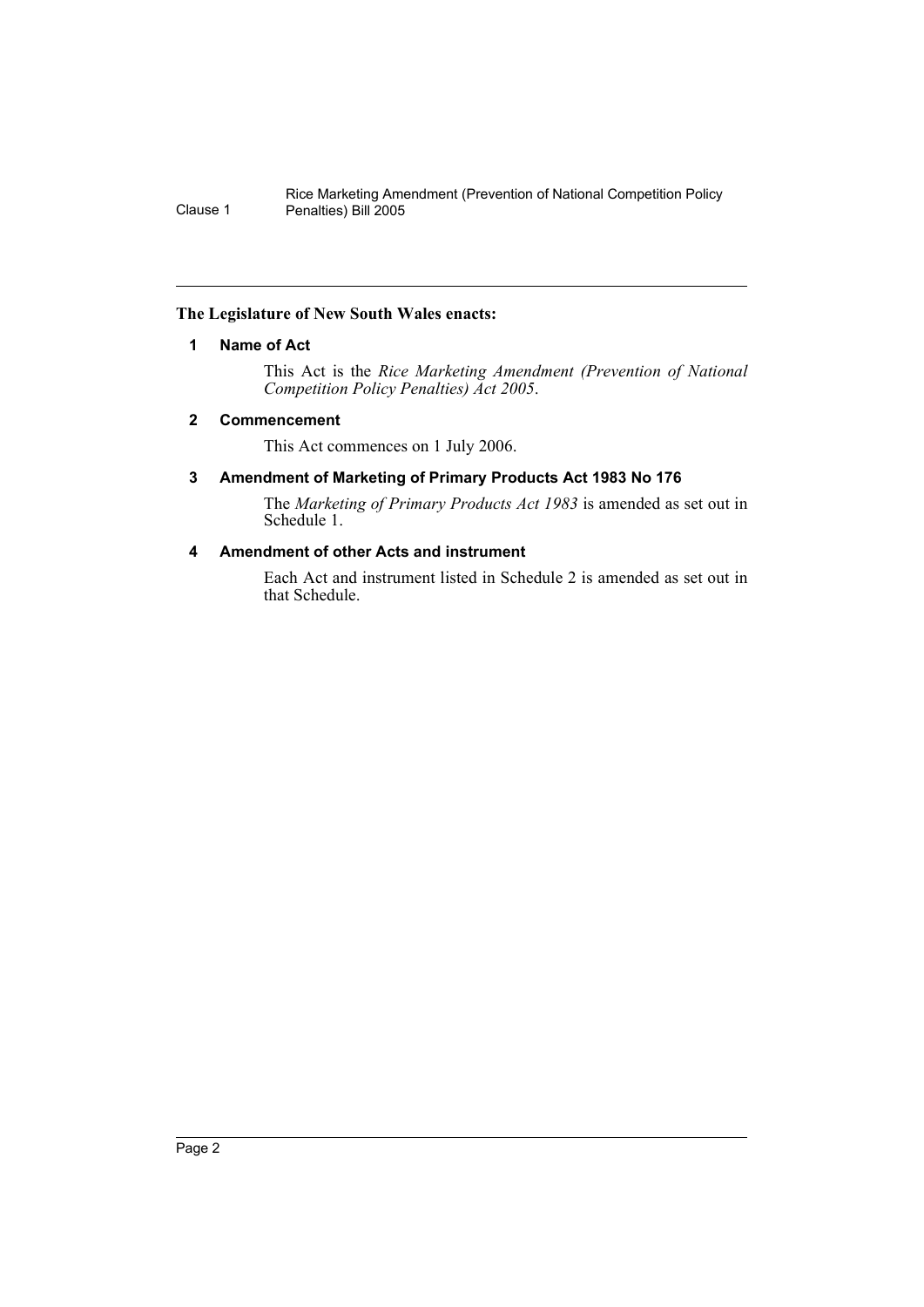Amendment of Marketing of Primary Products Act 1983 Schedule 1

# **Schedule 1 Amendment of Marketing of Primary Products Act 1983**

(Section 3)

#### **[1] Section 1**

Omit the section. Insert instead:

#### **1 Name of Act**

This Act is the *Rice Marketing Act 1983*.

#### **[2] Section 50 Appointment of authorised agents**

Omit ", in such circumstances as may be specified in the order, such of the functions of the board as may be so specified" from section 50 (1).

Insert instead "such of the board's functions as may be specified in the order".

#### **[3] Section 50 (1A) and (1B)**

Insert after section 50 (1):

- (1A) Subject to the regulations, an order under subsection (1) may impose on a person's appointment as an authorised agent such conditions as the board considers appropriate.
- (1B) Without limiting subsection (1A), such conditions may include conditions as to the circumstances in which, and the manner in which, the authorised agent may exercise the board's functions.

#### **[4] Section 51 Appointment of authorised buyers**

Insert after section 51 (1):

- (1A) Subject to the regulations, the manner in which an application for appointment as an authorised buyer is to be made to a board, or dealt with by a board, is to be as determined by the board.
- (1B) The regulations may make provision for or with respect to the fees payable to a board by authorised buyers and by applicants for appointment as authorised buyers.
- (1C) A board may refuse to appoint a person as an authorised buyer if and only if:
	- (a) an earlier order appointing the person as an authorised buyer has been revoked during the previous 2 years (otherwise than at the person's request), or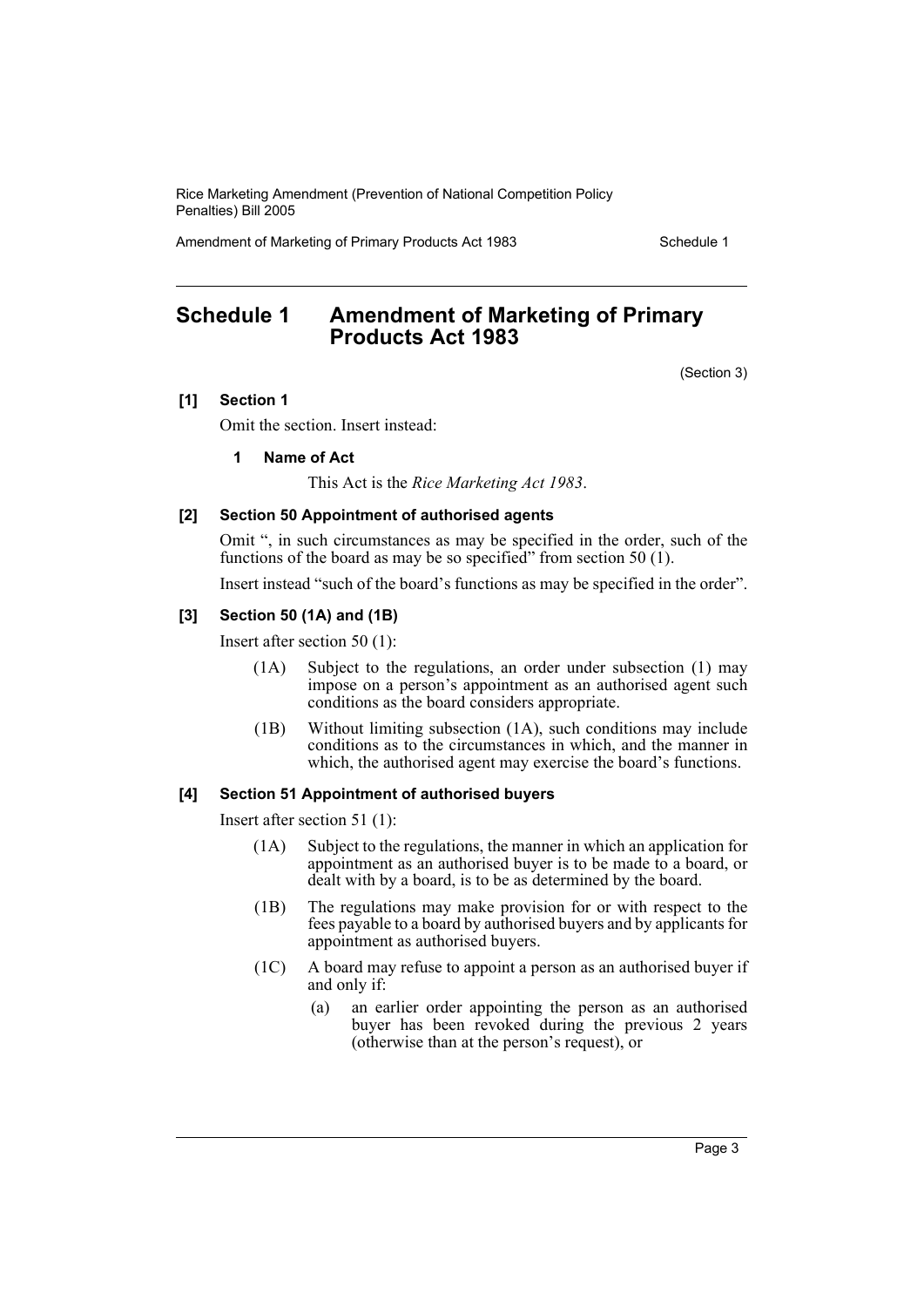Schedule 1 Amendment of Marketing of Primary Products Act 1983

(b) the board reasonably believes that the person would not comply with the conditions to which the authorised buyer would be subject if the appointment were made.

## **[5] Section 51 (3)**

Omit "for the purpose of exercising any functions, those functions may be carried out".

Insert instead "the powers conferred by subsection (2) may be exercised".

## **[6] Section 51 (6), (7) and (8)**

Insert after section 51 (5):

- (6) A person who applies to a board for appointment as an authorised buyer may apply to the Administrative Decisions Tribunal for a review of any decision made by the board with respect to the application.
- (7) A person whose appointment as an authorised buyer is varied, suspended or revoked by a board may apply to the Administrative Decisions Tribunal for a review of the board's decision to vary, suspend or revoke the appointment.
- (8) Subsections (6) and (7) do not apply to a decision by the board to impose on a person's appointment as an authorised buyer any condition of the kind referred to in section 51A (2).

#### **[7] Section 51A**

Insert after section 51:

#### **51A Conditions of appointment as authorised buyer**

- (1) Subject to the regulations, an order under section 51 (1) may impose on a person's appointment as an authorised buyer such conditions as the board considers appropriate (*conditions of appointment*).
- (2) Without limiting subsection (1), the conditions of appointment of an authorised buyer must include a condition prohibiting, except with the board's written approval, any sale or supply to persons outside Australia of any commodity purchased by the authorised buyer pursuant to the power conferred by section 51 (2).
- (3) A condition of appointment may not limit the period for which a person's appointment as an authorised buyer is to have effect.
- (4) A board may suspend or revoke a person's appointment as an authorised buyer if and only if it is satisfied that the person has contravened a condition of appointment.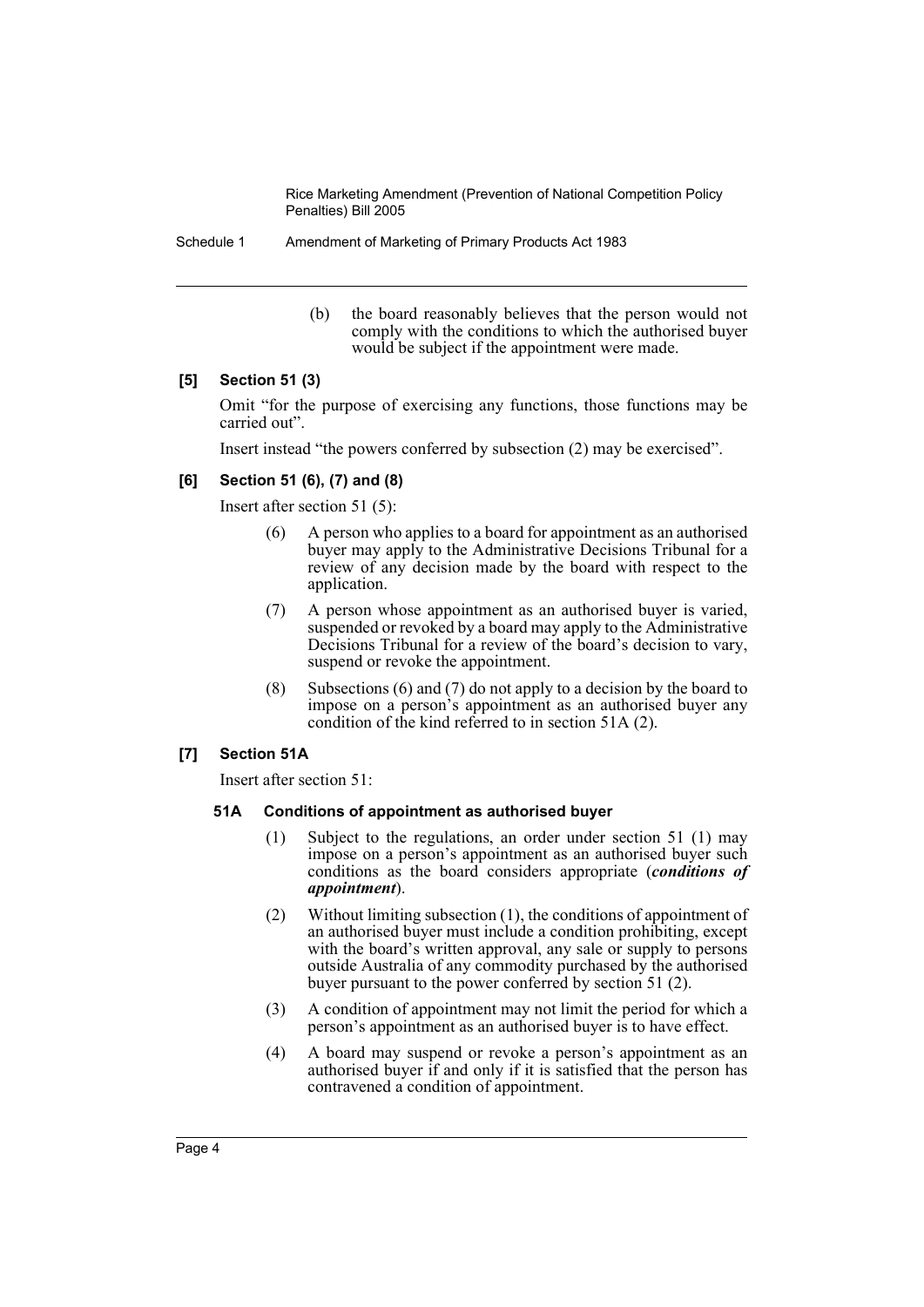Amendment of Marketing of Primary Products Act 1983 Schedule 1

(5) An authorised buyer who contravenes a condition of appointment (otherwise than as referred to in subsection  $(6)$ ) is guilty of an offence against this Act.

Maximum penalty: 200 penalty units.

(6) An authorised buyer who sells or supplies a commodity in contravention of a condition of appointment is guilty of an offence against this Act.

Maximum penalty: 2,000 penalty units.

- (7) On the application of the Minister, the Supreme Court may order a person who has sold or supplied a commodity in contravention of a condition of appointment (being a commodity purchased by the person as an authorised buyer) to pay to the Minister, for payment to the Consolidated Fund, an amount equivalent to its estimate of:
	- (a) the proceeds of the sale of the commodity, or
	- (b) the value of the commodity supplied,

as the case may be.

(8) An order under subsection (7) may be made against a person whether or not the person has been prosecuted or convicted in respect of an offence under subsection (6).

#### **[8] Section 57 Exemption by board**

Insert after section 57 (7):

(8) Without limiting subsection (1), sales of the commodity to an authorised buyer for that commodity are, by operation of this subsection, exempt from the operation of section 56.

#### **[9] Section 155 Offences and penalty**

Omit "20" from section 155 (2). Insert instead "200".

#### **[10] Section 156 Proceedings for offences**

Insert after section 156 (1):

- (1A) Despite subsection (1), proceedings for an offence under section 51A (6) may be dealt with summarily before a Local Court or before the Supreme Court in its summary jurisdiction.
- (1B) If proceedings for an offence under section 51A (6) are brought in a Local Court, the maximum monetary penalty that the Local Court may impose for the offence is 200 penalty units.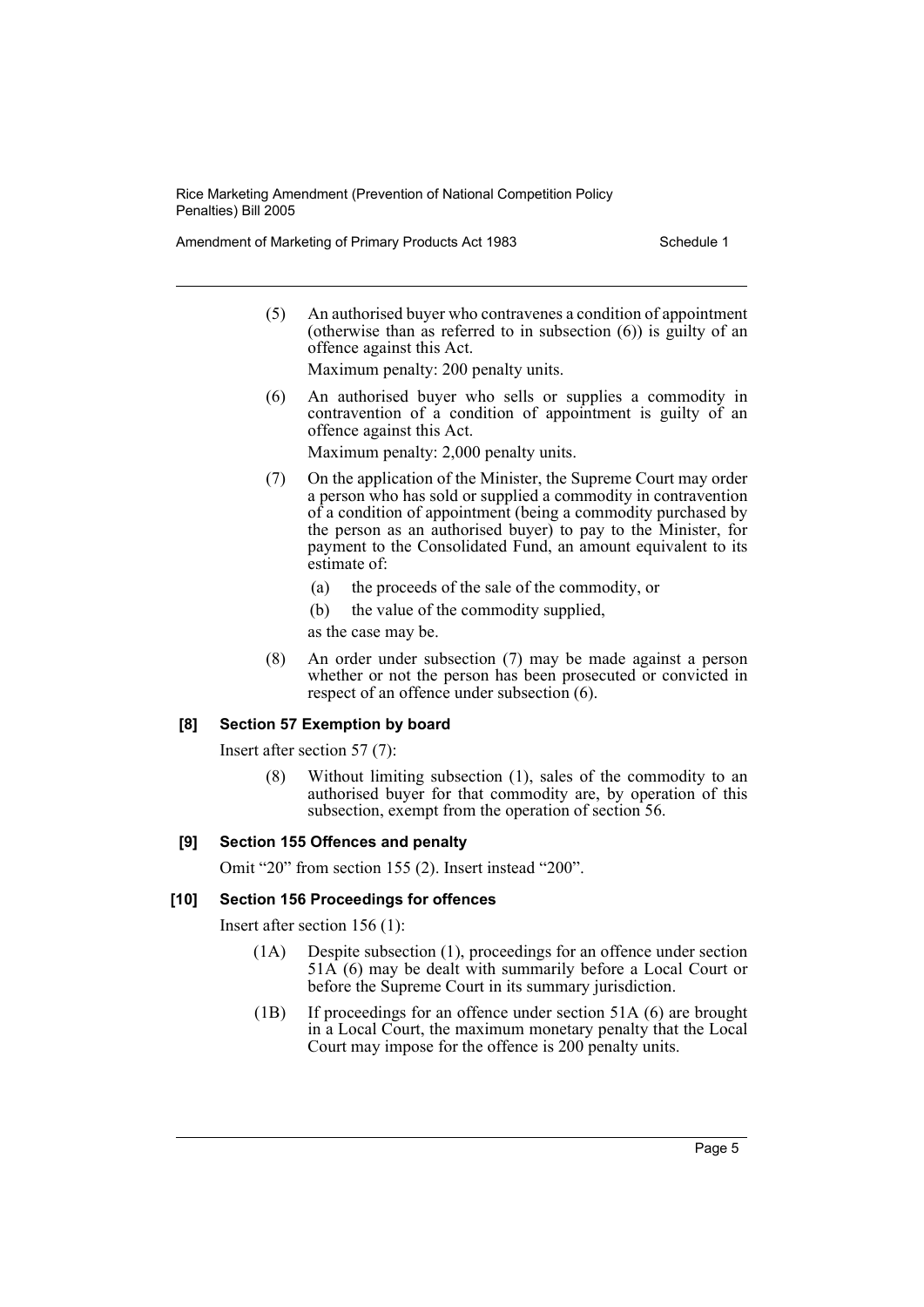Schedule 1 Amendment of Marketing of Primary Products Act 1983

#### **[11] Schedule 4 Savings, transitional and other provisions**

Insert at the end of clause 1A (1):

*Rice Marketing Amendment (Prevention of National Competition Policy Penalties) Act 2005*

#### **[12] Schedule 4, Part 7**

Insert after Part 6:

# **Part 7 Provisions consequent on enactment of Rice Marketing Amendment (Prevention of National Competition Policy Penalties) Act 2005**

#### **17 Nature of certain appointments**

- (1) Nothing in:
	- (a) the order under section 51, dated 28 April 2005, by which the Co-operative is appointed as an authorised buyer in relation to rice, or
	- (b) the agreement, dated 28 April 2005, between the Board and the Co-operative,

is to be construed as appointing the Co-operative as an exclusive authorised buyer in relation to rice for sale or supply within Australia.

(2) Accordingly, neither the Board nor the State is liable to the Co-operative for any loss or damage suffered by the Co-operative, or by any person claiming through the Co-operative, as a consequence of the Board's appointment of any other person as an authorised buyer in relation to rice for sale or supply within Australia.

(3) In this clause:

*the Board* means the Rice Marketing Board.

*the Co-operative* means Ricegrowers' Co-operative Limited.

#### **[13] Schedule 6 Special provisions relating to Rice Marketing Board**

Omit clauses 4 and 5.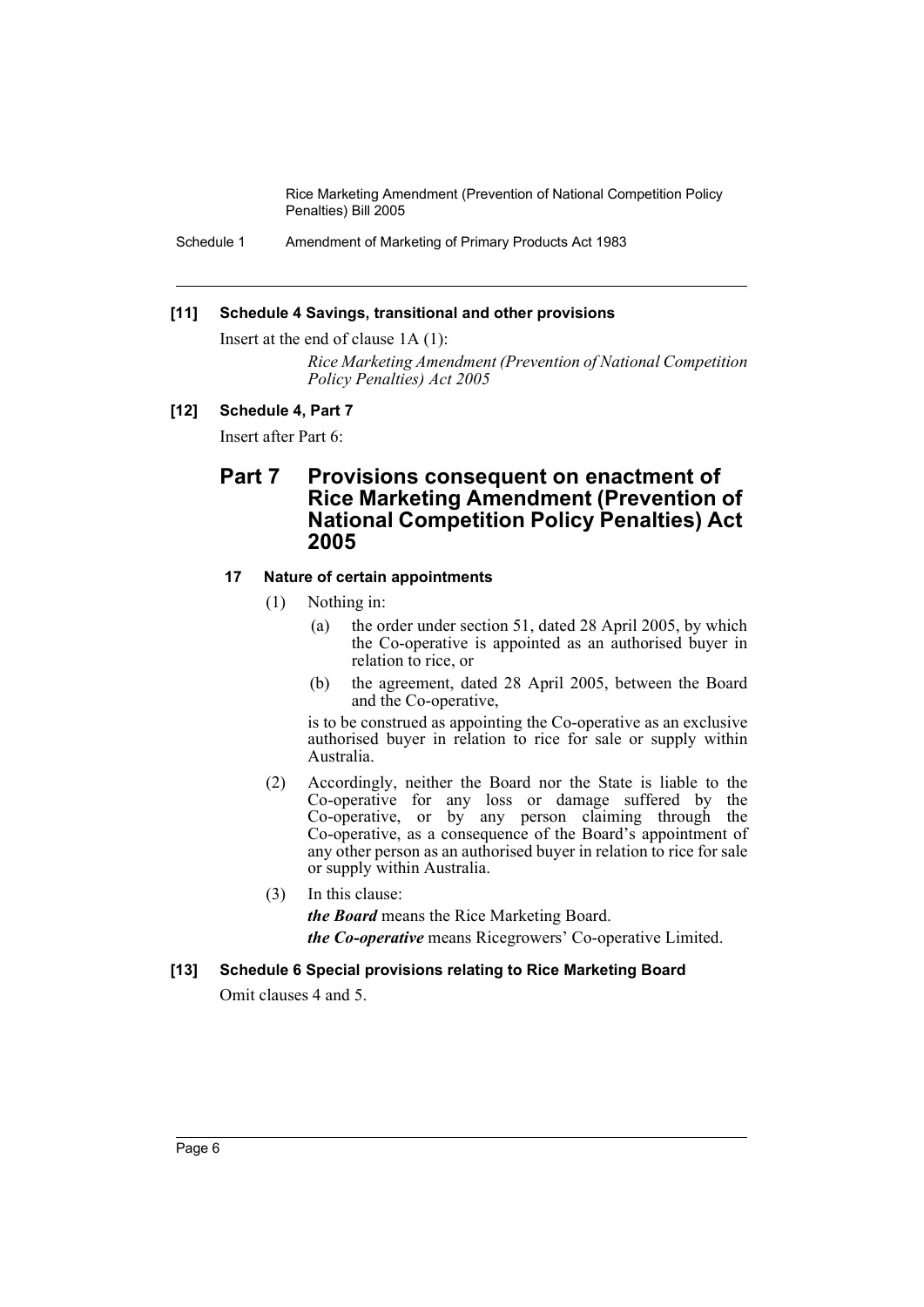Amendment of other Acts and instrument Schedule 2

# **Schedule 2 Amendment of other Acts and instrument**

(Section 4)

# **2.1 Fair Trading Act 1987 No 68**

## **Schedule 1 Paramount legislation**

Omit "*Marketing of Primary Products Act 1983*". Insert instead, in alphabetical order of Acts, "*Rice Marketing Act 1983*".

# **2.2 Grain Marketing Act 1991 No 15**

## **[1] Section 34 Voluntary deliveries of the commodity**

Omit "*Marketing of Primary Products Act 1983*" from section 34 (4). Insert instead "*Rice Marketing Act 1983*".

## **[2] Section 35 Board may deal in commodity**

Omit "*Marketing of Primary Products Act 1983*" from section 35 (3). Insert instead "*Rice Marketing Act 1983*".

# **[3] Section 38 Board may deal in other products etc**

Omit "*Marketing of Primary Products Act 1983*" from section 38 (3). Insert instead "*Rice Marketing Act 1983*".

# **[4] Section 41 Board may act as marketing agent**

Omit "*Marketing of Primary Products Act 1983*" from section 41 (5). Insert instead "*Rice Marketing Act 1983*".

# **2.3 Law Enforcement (Powers and Responsibilities) Act 2002 No 103**

# **Schedule 2 Search warrants under other Acts**

Omit "*Marketing of Primary Products Act 1983*, section 138".

Insert instead, in alphabetical order of Acts, "*Rice Marketing Act 1983*, section 138".